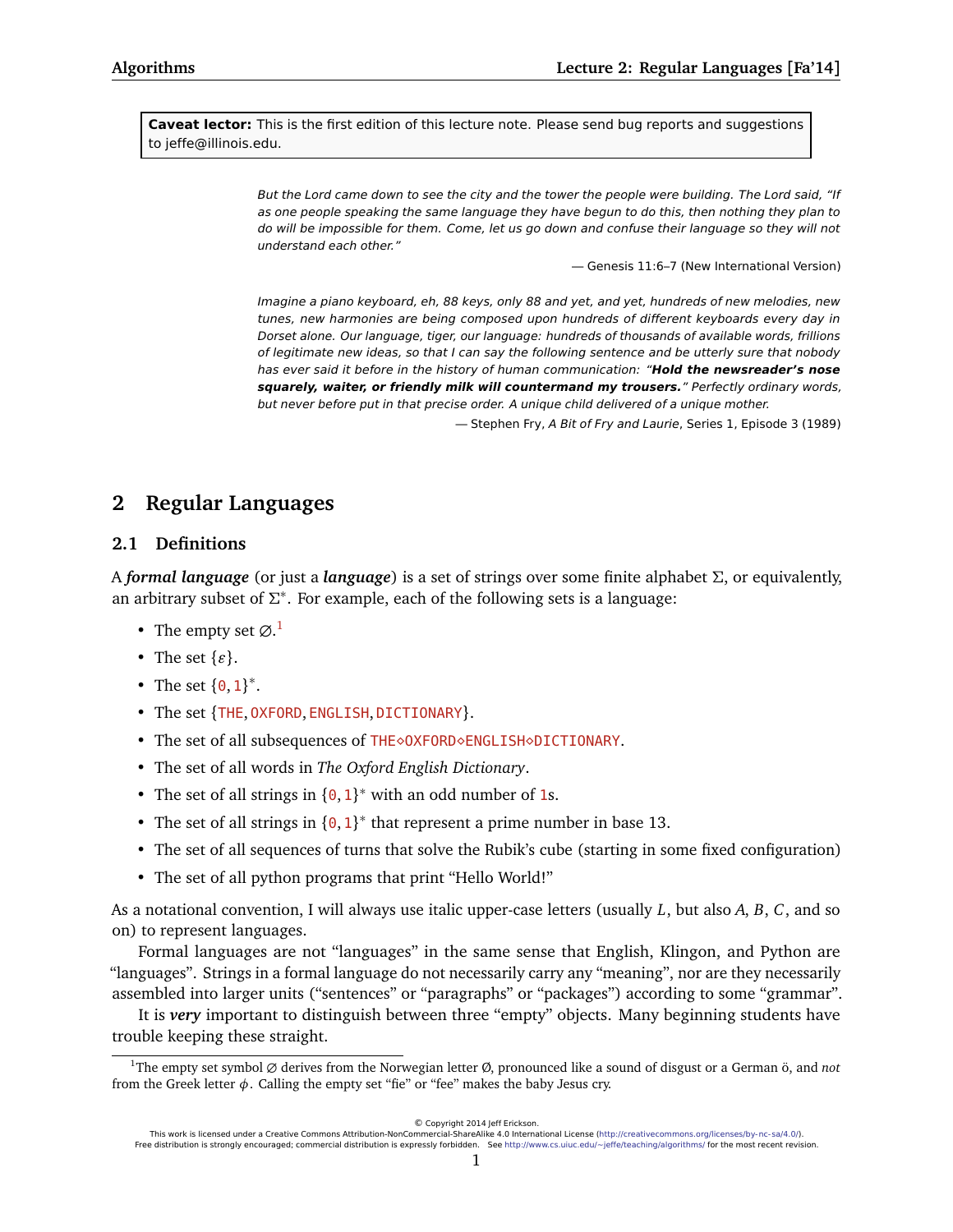- **∅** is the empty *language*, which is a set containing zero strings. ∅ is not a string.
- $\{e\}$  is a language containing exactly one string, which has length zero.  $\{e\}$  is not empty, and it is not a string.
- $\epsilon$  is the empty *string*, which is a sequence of length zero.  $\epsilon$  is not a language.

### **2.2 Building Languages**

Languages can be combined and manipulated just like any other sets. Thus, if *A* and *B* are languages over *Σ*, then their union *A*∪ *B*, intersection *A*∩ *B*, difference *A*\ *B*, and symmetric difference *A*⊕ *B* are also languages over *Σ*, as is the complement *A* := *Σ* ∗ \ *A*. However, there are two more useful operators that are specific to sets of *strings*.

The *concatenation* of two languages *A* and *B*, again denoted *A* • *B* or just *AB*, is the set of all strings obtained by concatenating an arbitrary string in *A* with an arbitrary string in *B*:

$$
A \bullet B := \{ xy \mid x \in A \text{ and } y \in B \}.
$$

For example, if  $A = \{HOCUS, ABRACA\}$  and  $B = \{POCUS, DABRA\}$ , then  $A \cdot B = \{HOCUSPOCUS, ABRACAPOCUS,$ HOCUSDABRA, ABRACADABRA}. In particular, for every language *A*, we have

$$
\varnothing \bullet A = A \bullet \varnothing = \varnothing \quad \text{and} \quad \{\varepsilon\} \bullet A = A \bullet \{\varepsilon\} = A.
$$

The *Kleene closure* or *Kleene star*[2](#page-1-0) of a language *L*, denoted *L* **∗** , is the set of all strings obtained by concatenating a sequence of zero or more strings from *L*. For example,  $\{0, 11\}^* = \{\varepsilon, 0, 00, 11, 000, 011, 110,$ 0000, 0011, 0110, 1100, 1111, 00000, 00011, 00110, . . . , 000111100110111111, . . .}. More formally, *L* ∗ is defined recursively as the set of all strings *w* such that either

- $w = \varepsilon$ , or
- $w = xy$ , for some strings  $x \in L$  and  $y \in L^*$ .

This definition immediately implies that

$$
\varnothing^* = \{\varepsilon\}^* = \{\varepsilon\}.
$$

For any other language *L*, the Kleene closure *L*<sup>\*</sup> is infinite and contains arbitrarily long (but *finite!*) strings. Equivalently,  $L^*$  can also be defined as the smallest superset of  $L$  that contains the empty string  $\varepsilon$ and is closed under concatenation (hence "closure"). The set of all strings Σ<sup>\*</sup> is, just as the notation suggests, the Kleene closure of the alphabet *Σ* (where each symbol is viewed as a string of length 1).

A useful variant of the Kleene closure operator is the *Kleene plus*, defined as  $L^+ := L \cdot L^*$ . Thus,  $L^+$ is the set of all strings obtained by concatenating a sequence of *one* or more strings from *L*.

### **2.3 Regular Languages and Regular Expressions**

A language *L* is *regular* if and only if it satisfies one of the following (recursive) conditions:

- *L* is empty;
- *L* contains a single string (which could be the empty string  $\varepsilon$ );
- *L* is the union of two regular languages;

<span id="page-1-0"></span><sup>&</sup>lt;sup>2</sup>after Stephen Kleene, who pronounced his last name "*clay*-knee", not "clean" or "cleanie" or "claynuh" or "dimaggio".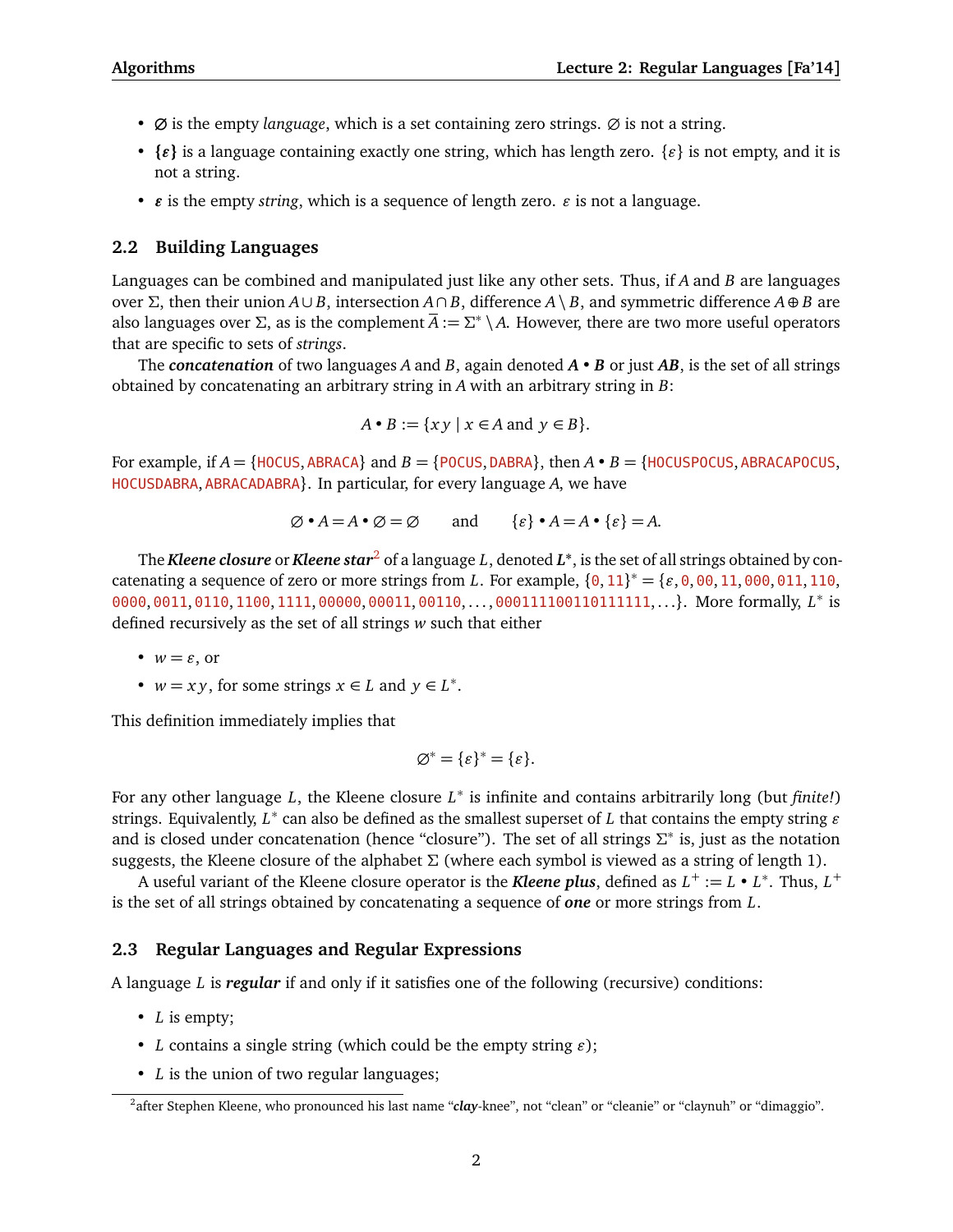- *L* is the concatenation of two regular languages; or
- *L* is the Kleene closure of a regular language.

Regular languages are normally described using a slightly more compact representation called *regular expressions*, which omit braces around one-string sets, use + to represent union instead of ∪, and juxtapose subexpressions to represent concatenation instead of using an explicit operator •. By convention, in the absence of parentheses, the <sup>∗</sup> operator has highest precedence, followed by the (implicit) concatenation operator, followed by +. Thus, for example, the regular expression  $10^*$  is shorthand for  $\{1\}$  •  $\{0\}^*$ . As a larger example, the regular expression

# $0 + 0^*1(10^*1 + 01^*0)^*10^*$

represents the language

 ${0} \cup ({0}^* \cdot {1} \cdot {((1} \cdot {0}^* \cdot {1})) \cup ({0} \cdot {1}^* \cdot {0}))^* \cdot {1} \cdot {0}^*)$ 

Here are a few more examples of regular expressions and the languages they represent.

- **0 <sup>∗</sup>** the set of all strings of <sup>0</sup>s, including the empty string.
- **<sup>00000</sup><sup>∗</sup>** the set of all strings consisting of at least four <sup>0</sup>s.
- **(00000) <sup>∗</sup>** the set of all strings of <sup>0</sup>s whose length is a multiple of 5.
- $(\varepsilon + 1)(01)^*(\varepsilon + 0)$  the set of all strings of alternating 0s and 1s, or equivalently, the set of all binary strings that do not contain the substrings  $\theta\theta$  or 11.
- $((\varepsilon + 0 + 00 + 000)1)^*(\varepsilon + 0 + 00 + 000)$  the set of all binary strings that do not contain the substring 0000.
- $((0+1)(0+1))^*$  the set of all binary strings whose length is even.
- **1 ∗ (01 <sup>∗</sup>01 ∗ ) <sup>∗</sup>** the set of all binary strings with an even number of <sup>0</sup>s.
- **0+1(0+1) <sup>∗</sup><sup>00</sup>** the set of all non-negative binary numerals divisible by 4 and with no redundant leading  $\theta$ s.
- **0 + 0 <sup>∗</sup>1(<sup>10</sup> <sup>∗</sup><sup>1</sup> <sup>+</sup> <sup>01</sup> ∗0) <sup>∗</sup>10 <sup>∗</sup>** the set of all non-negative binary numerals divisible by 3, possibly with redundant leading  $\theta$ s.

The last example should *not* be obvious. It is straightforward, but rather tedious, to prove by induction that every string in  $0 + 0^*1(10^*1 + 01^*0)^*10^*$  is the binary representation of a non-negative multiple of 3. It is similarly straightforward, and similarly tedious, to prove that the binary representation of *every* non-negative multiple of 3 matches this regular expression. In a later note, we will see a systematic method for deriving regular expressions for some languages that avoids (or more accurately, automates) this tedium.

Most of the time we do not distinguish between regular expressions and the languages they represent, for the same reason that we do not normally distinguish between the arithmetic expression "2+2" and the integer 4, or the symbol  $\pi$  and the area of the unit circle. However, we sometimes need to refer to regular expressions themselves *as strings*. In those circumstances, we write *L***(***R***)** to denote the language represented by the regular expression *R*. String *w* **matches** regular expression *R* if and only if  $w \in L(R)$ .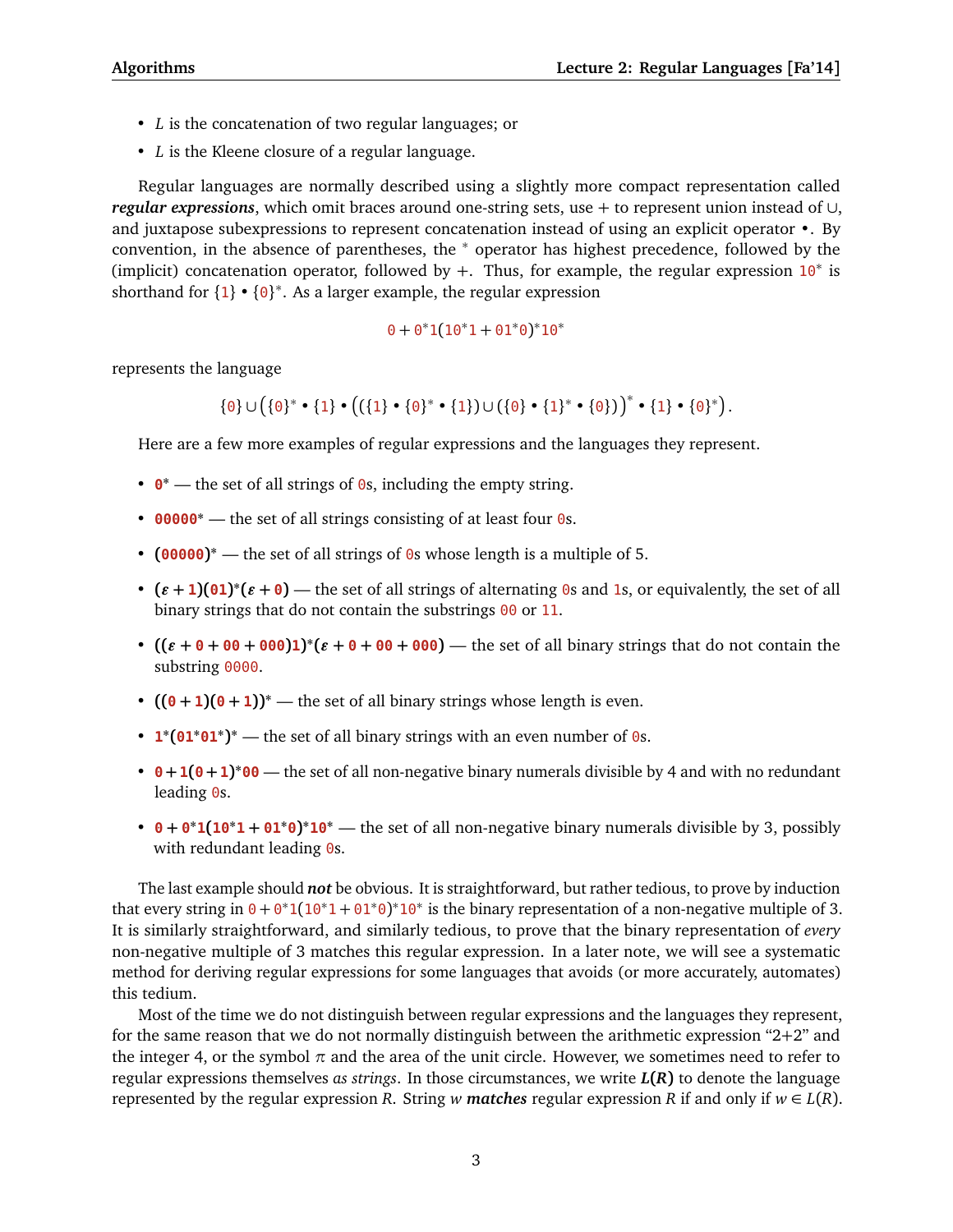Two regular expressions *R* and *R'* are *equivalent* if they describe the same language; for example, the regular expressions  $(0 + 1)^*$  and  $(1 + 0)^*$  are equivalent, because the union operator is commutative.

Almost every regular language can be represented by infinitely many distinct but equivalent regular expressions, even if we ignore ultimately trivial equivalences like  $L = (L\varnothing)^* L\varepsilon + \varnothing$ . The following identities, which we state here without (easy) proofs, are useful for designing, simplifying, or understanding regular expressions.

**Lemma 2.1.** The following identities hold for all languages *A*, *B*, and *C*:

 $(a)$   $\varnothing A = A\varnothing = \varnothing$ . (b)  $\varepsilon A = A\varepsilon = A$ . (c)  $A + B = B + A$ . (d)  $(A + B) + C = A + (B + C)$ . (e)  $(AB)C = A(BC)$ . (f)  $A(B+C) = AB + AC$ .

**Lemma 2.2.** The following identities hold for every language *L*: (a)  $L^* = \varepsilon + L^+ = L^*L^* = (L + \varepsilon)^* = (L \setminus \varepsilon)^* = \varepsilon + L + L^+L^+.$ (b)  $L^+ = L^* \setminus \varepsilon = LL^* = L^*L = L^+L^* = L^*L^+ = L + L^+L^+.$ (c)  $L^+ = L^*$  if and only if  $\varepsilon \in L$ .

**Lemma 2.3 (Arden's Rule).** For any languages *A*, *B*, and *L* such that  $L = AL + B$ , we have  $A^*B \subseteq L$ . Moreover, if *A* does not contain the empty string, then  $L = AL + B$  if and only if  $L = A^*B$ .

## **2.4 Things What Ain't Regular Expressions**

Many computing environments and programming languages support patterns called *regexen* (singular *regex*, pluralized like *ox*) that are considerably more general and powerful than regular expressions. Regexen include special symbols representing negation, character classes (for example, upper-case letters, or digits), contiguous ranges of characters, line and word boundaries, limited repetition (as opposed to the unlimited repetition allowed by <sup>∗</sup> ), back-references to earlier subexpressions, and even local variables. Despite its obvious etymology, a regex is *not* necessarily a regular expression, and it does *not* necessarily describe a regular language! $3$ 

Another type of pattern that is often confused with regular expression are *globs*, which are patterns used in most Unix shells and some scripting languages to represent sets file names. Globs include symbols for arbitrary single characters (?), single characters from a specified range ([a-z]), arbitrary substrings (\*), and substrings from a specified finite set ({foo,ba{r,z}}). Globs are significantly *less* powerful than regular expressions.

### **2.5 Not Every Language is Regular**

You may be tempted to conjecture that *all* languages are regular, but in fact, the following cardinality argument *almost all* languages are *not* regular. To make the argument concrete, let's consider languages over the single-symbol alphabet  $\{\diamond\}.$ 

• Every regular expression over the one-symbol alphabet  $\{\diamond\}$  is itself a string over the 7-symbol alphabet  $\{\diamond, +, (,), *, \in \emptyset\}$ . By interpreting these symbols as the digits 1 through 7, we can interpret any string over this larger alphabet as the base-8 representation of some unique integer. Thus, the set of all regular expressions over  $\{\diamond\}$  is *at most* as large as the set of integers, and is therefore countably infinite. It follows that the set of all regular *languages* over  $\{\diamond\}$  is also countably infinite.

<span id="page-3-0"></span><sup>3</sup>However, regexen are not all-powerful, either; see http://[stackoverflow.com](http://stackoverflow.com/a/1732454/775369)/a/1732454/775369.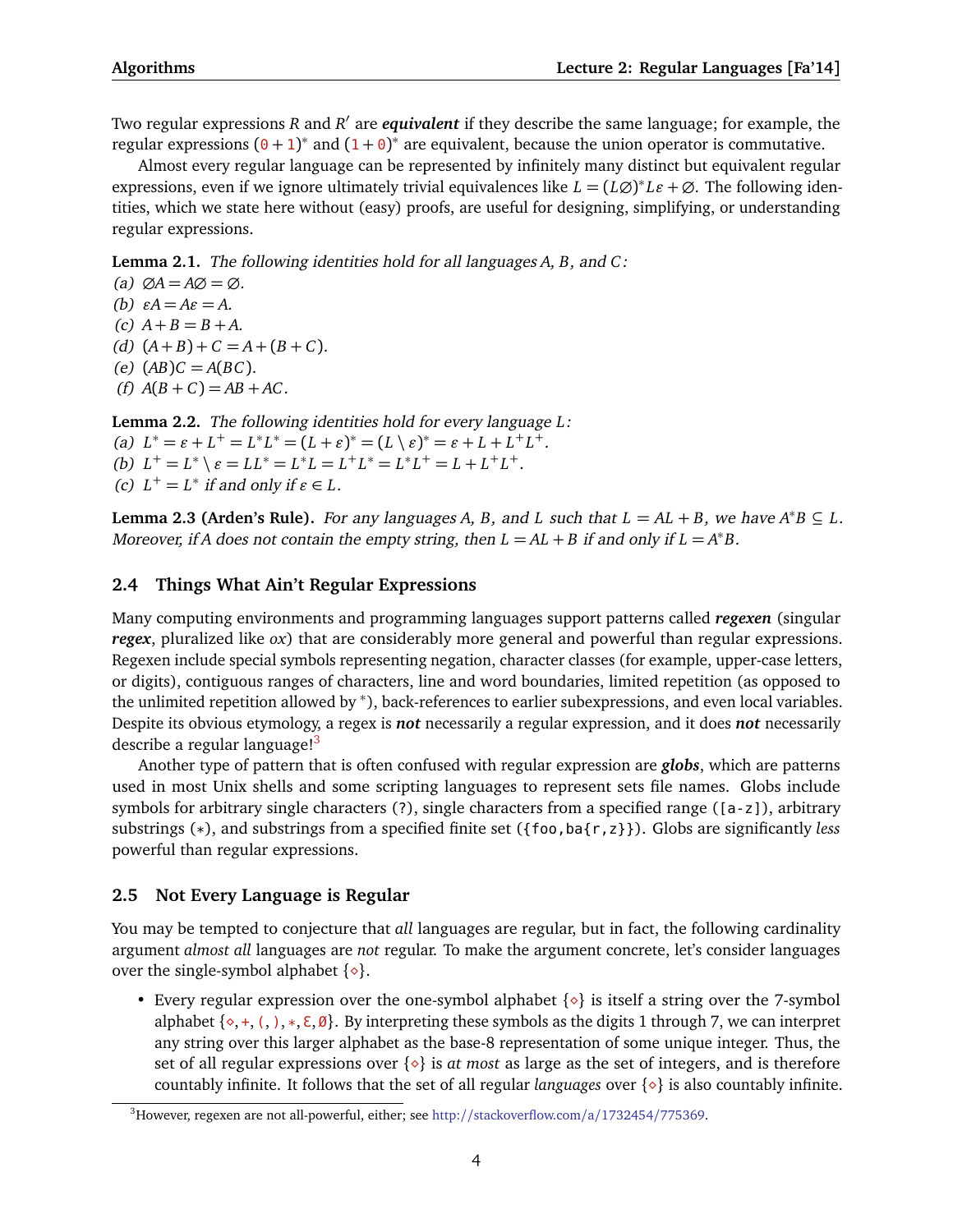• On the other hand, for any real number  $0 \leq \alpha < 1$ , we can define a corresponding language

$$
L_{\alpha} = \left\{ \diamond^{n} \mid \alpha 2^{n} \bmod 1 \ge 1/2 \right\}.
$$

In other words,  $L_\alpha$  contains the string  $\diamond^n$  if and only if the  $(n+1)$ th bit in the binary representation of  $\alpha$  is equal to 1. For any distinct real numbers  $\alpha \neq \beta$ , the binary representations of  $\alpha$  and  $\beta$ must differ in some bit, so  $L_\alpha \neq L_\beta$ . We conclude that the set of *all* languages over  $\{\diamond\}$  is *at least* as large as the set of real numbers between 0 and 1, and is therefore uncountably infinite.

We will see several explicit examples of non-regular languages in future lectures. For example, the set of all regular expressions over  $\{0, 1\}$  is not itself a regular language!

## **2.6 Parsing Regular Expressions**

Most algorithms for regular expressions require them in the form of regular expression trees, rather than as raw strings. A regular expression tree is one of the following:

- A leaf node labeled ∅.
- A leaf node labeled with a string in *Σ* ∗ .
- A node labeled + with two children, each the root of an expression tree.
- A node labeled ∗ with one child, which is the root of an expression tree.
- A node labeled with two children, each the root of an expression tree.

In other words, a regular expression tree directly encodes a sequence of alternation, concatenation and Kleene closure operations that defines a regular language. Similarly, when we want to prove things about regular expressions or regular languages, it is more natural to think of subexpressions as subtrees rather than as substrings.



Given any regular expression of length *n*, we can **parse** it into an equivalent regular expression tree in *O*(*n*) time. Thus, when we see an algorithmic problem that starts "Given a regular expression. . . ", we can assume without loss of generality that we're actually given a regular expression tree. We'll see more on this topic later.

# **Exercises**

ÆÆÆ

- 1. (a) Prove that  $\{\varepsilon\} \cdot L = L \cdot \{\varepsilon\} = L$ , for any language *L*.
	- (b) Prove that  $\emptyset \cdot L = L \cdot \emptyset = \emptyset$ , for any language *L*.
	- (c) Prove that  $(A \cdot B) \cdot C = A \cdot (B \cdot C)$ , for all languages *A*, *B*, and *C*.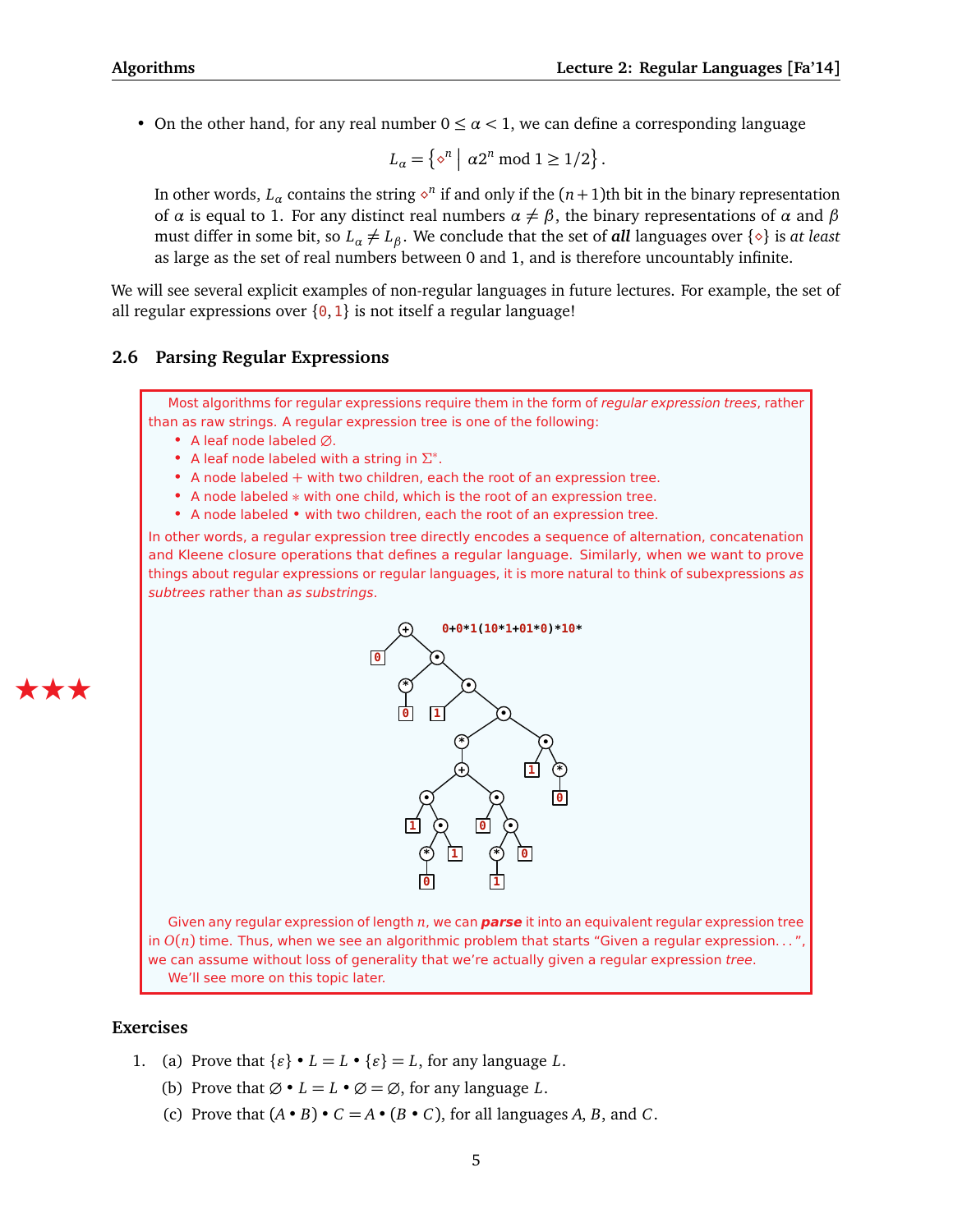- (d) Prove that  $|A \cdot B| = |A| \cdot |B|$ , for all languages *A* and *B*. (The second  $\cdot$  is multiplication!)
- (e) Prove that  $L^*$  is finite if and only if  $L = \emptyset$  or  $L = \{\varepsilon\}.$
- (f) Prove that  $AB = BC$  implies  $A^*B = BC^* = A^*BC^*$ , for all languages *A*, *B*, and *C*.
- 2. Recall that the reversal  $w^R$  of a string  $w$  is defined recursively as follows:

$$
w^R := \begin{cases} \varepsilon & \text{if } w = \varepsilon \\ x^R \bullet a & \text{if } w = a \cdot x \end{cases}
$$

The reversal *L <sup>R</sup>* of any language *L* is the set of reversals of all strings in *L*:

$$
L^R := \{w^R \mid w \in L\}.
$$

- (a) Prove that  $(AB)^R = B^R A^R$  for all languages *A* and *B*.
- (b) Prove that  $(L^R)^R = L$  for every language *L*.
- (c) Prove that  $(L^*)^R = (L^R)^*$  for every language *L*.
- 3. Prove that each of the following regular expressions is equivalent to  $(0 + 1)^*$ .
	- (a)  $\varepsilon + \Theta(\Theta + 1)^{*} + 1(1 + \Theta)^{*}$
	- (b)  $0^* + 0^*1(0+1)^*$
	- (c)  $((\varepsilon + 0)(\varepsilon + 1))^*$
	- (d)  $0^*(10^*)^*$
	- (e)  $(1^*0)^*(0^*1)^*$
- 4. For each of the following languages in  $\{0,1\}^*$ , describe an equivalent regular expression. There are infinitely many correct answers for each language. (This problem will become significantly simpler after we've seen finite-state machines, in the next lecture note.)
	- (a) Strings that end with the suffix  $0^9 = 0000000000$ .
	- (b) All strings except  $010$ .
	- (c) Strings that contain the substring 010.
	- (d) Strings that contain the subsequence 010.
	- (e) Strings that do not contain the substring  $010$ .
	- (f) Strings that do not contain the subsequence  $\theta$ 10.
	- (g) Strings that contain an even number of occurrences of the substring  $\theta$ 10.
	- *?* (h) Strings that contain an even number of occurrences of the substring 000.
	- (i) Strings in which every occurrence of the substring  $\theta\theta$  appears before every occurrence of the substring 11.
	- (j) Strings *w* such that *in every prefix of w*, the number of 0s and the number of 1s differ by at most 1.